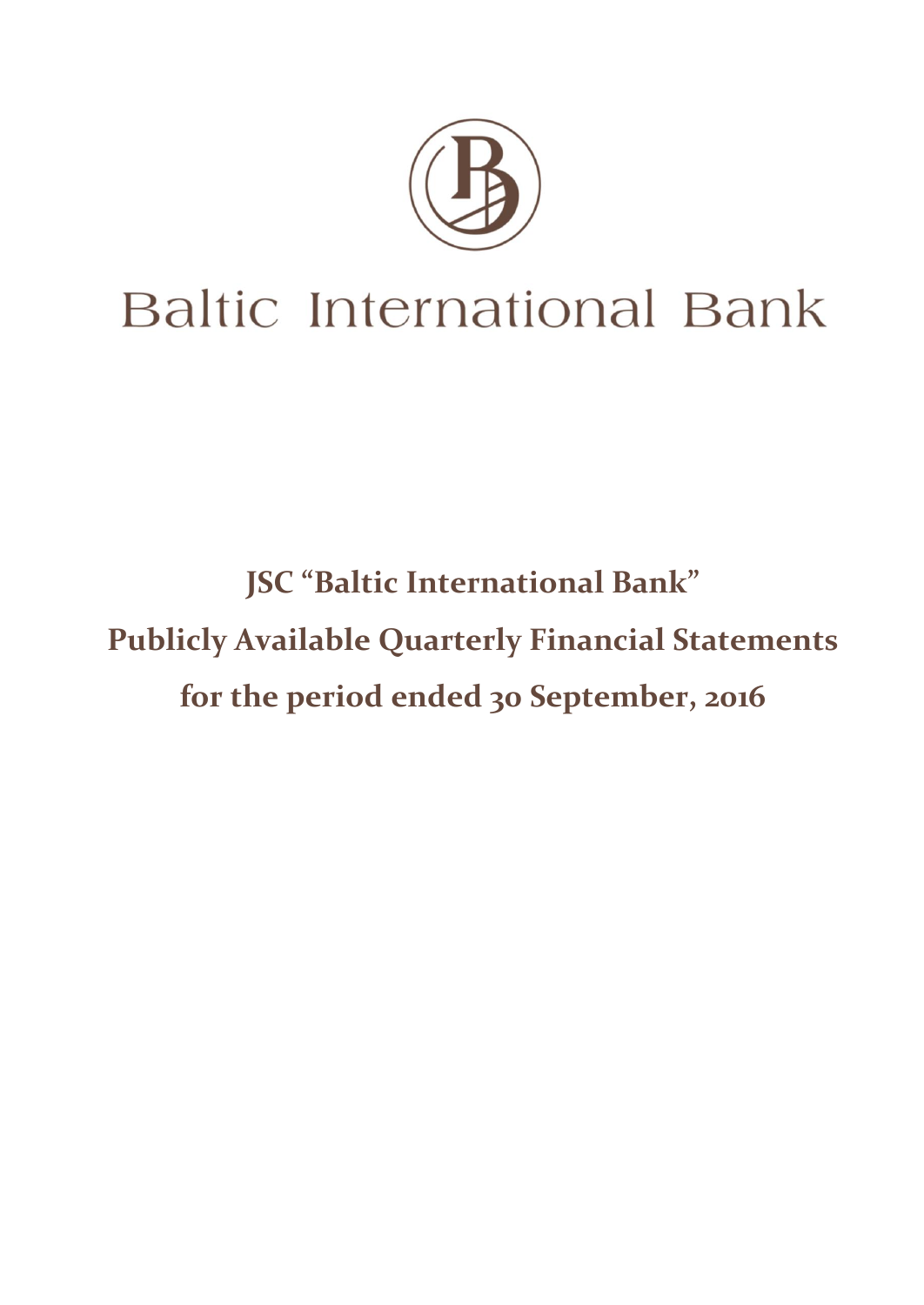## Table of contents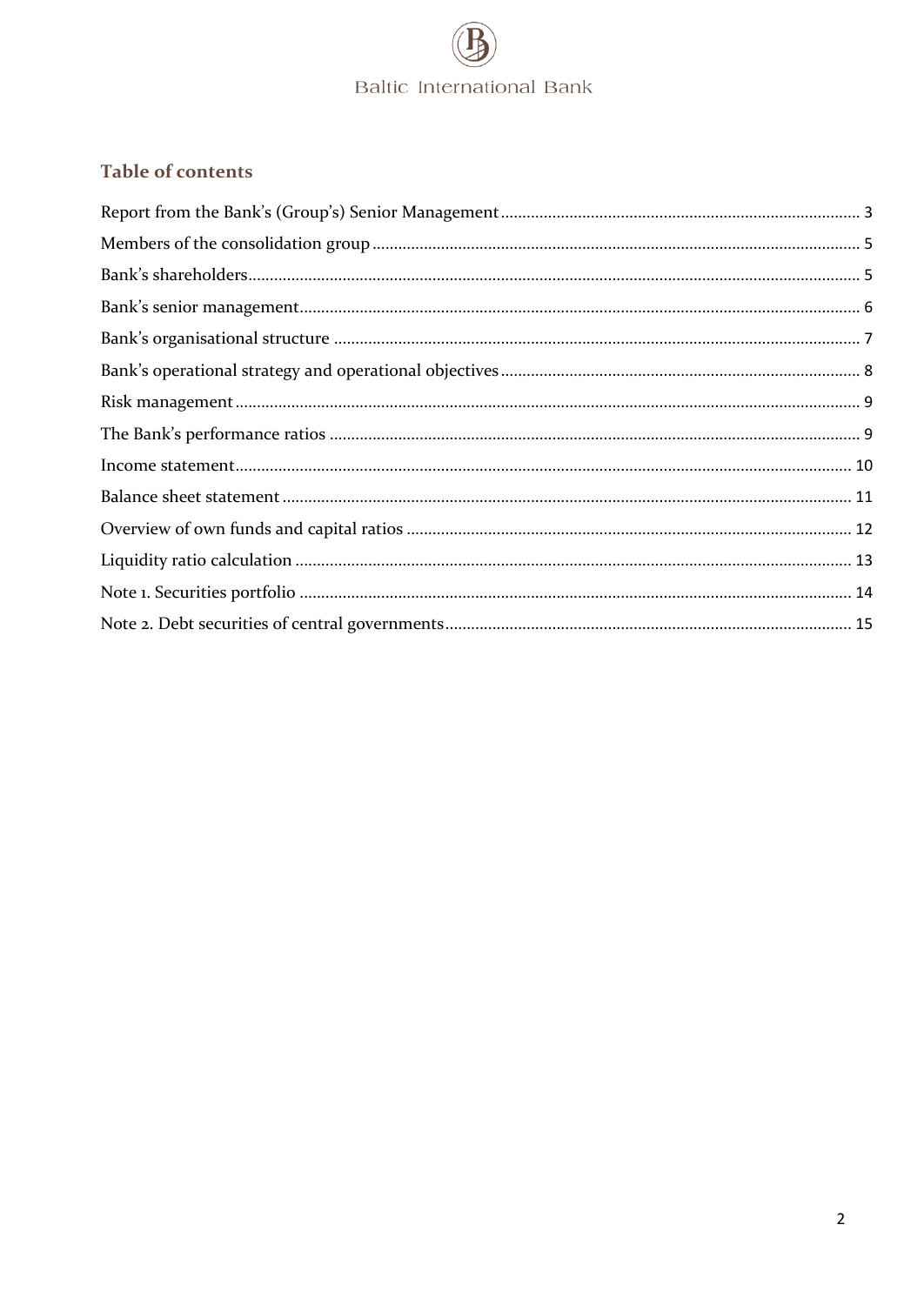#### <span id="page-2-0"></span>**Report from the Bank's (Group's) Senior Management**

During the reporting year, the Bank has developed and approved its Strategy 2030. One of the major goals of the Strategy is to become a bank which, together with its customers, through generations, invests in projects and companies which are dedicated to similar environmental values and which exert a positive long-term impact on the future.

In light of new approaches to the assessment of customers' activities, the Bank has revised its cooperation with a portion of customers in cases where the Bank has refrained from continuing the business relationship because of the potentially high risks. At the same time, the Bank continued to strengthen its internal control system by channelling money towards raising professional qualifications of the Bank's personnel and purchasing software designed specifically to monitor transactions and identify the level of customer risk.

As of 30 September 2016, the Bank had the following key financial indicators (the Grouprelated financials are enclosed within the parentheses):

- Profit: EUR 3.63 million (EUR 3.84) million);
- Capital adequacy ratio: 18.25 percent (17.73 percent);
- Liquidity ratio: 78.59 percent;
- Return on equity (ROE) landed at 14.2 percent
- Assets: EUR 344.2 million (EUR 346.19) million);
- Assets under management: EUR 98.09 million (EUR 98.09 million);
- The value of financial instruments in brokerage service totalled EUR 101.38 million (EUR 101.38 million).

The operating income increased to reach EUR 21.70 million (EUR 21.70 million) having demonstrated a 45.7 percent (45.0 percent) growth over the same period last year. The positive dynamics of income growth was

primarily facilitated by trade transactions whose income increased by EUR 5.78 million (EUR 5.79 million). The income saw a positive significant impact attributed largely to a onetime gain on sale of Visa Europe Ltd shares (the sale proceeds totalled EUR 2.79million). The fee and commission income shrank by 17.1 percent, mainly because of suspension of ecommerce services and decrease in payment service fees. Income gained from brokerage operations grew by 39.3 percent (39.3 percent) and account service fees rose by 14.1 percent (14.1 percent).

The Bank's operating expense saw increase of up to EUR 11.64 million (EUR 11.76 million), a 15.5 percent (15.6 percent) rise over the past year. The expense was primarily driven by: (1) the accrual of one-time expenses incurred in connection with AML consulting services provided to the Bank; (2) increase in the staff complement plus personnel management policy-related costs which increased overall by 14.4 percent (14.4 percent) up to EUR 5.93 million (EUR 5.93 million).

Over the three-month period ended in September, 2016, the Bank's profit edged down to EUR 688 thousand; the Group's profit edged down to EUR 562 thousand. However, the Bank's operating income still significantly (2.62 times) exceeds the respective expenses. The Group's operating income 2.57 times exceeds the respective expenses. During 3Q 2016, the Bank set aside impairment allowances totalling EUR 1.65 million (EUR 1.65 million) by increasing the aforesaid 2016 expenses up to EUR 6.18 million (EUR 5.85 million). As a result of setting aside the allowances, the loan portfolio grew at a slower pace. Over the first 9 months of 2016, the Bank's loan portfolio rose by 4.7 percent while the Group's loan portfolio shrank by 0.7 percent and totalled EUR 73.66 million (EUR 68.00 million).

The asset structure is still predominantly represented by investments in available-forsale financial assets: EUR 103.83 million (EUR 103.83 million) or 30.2% (30.0%) of the total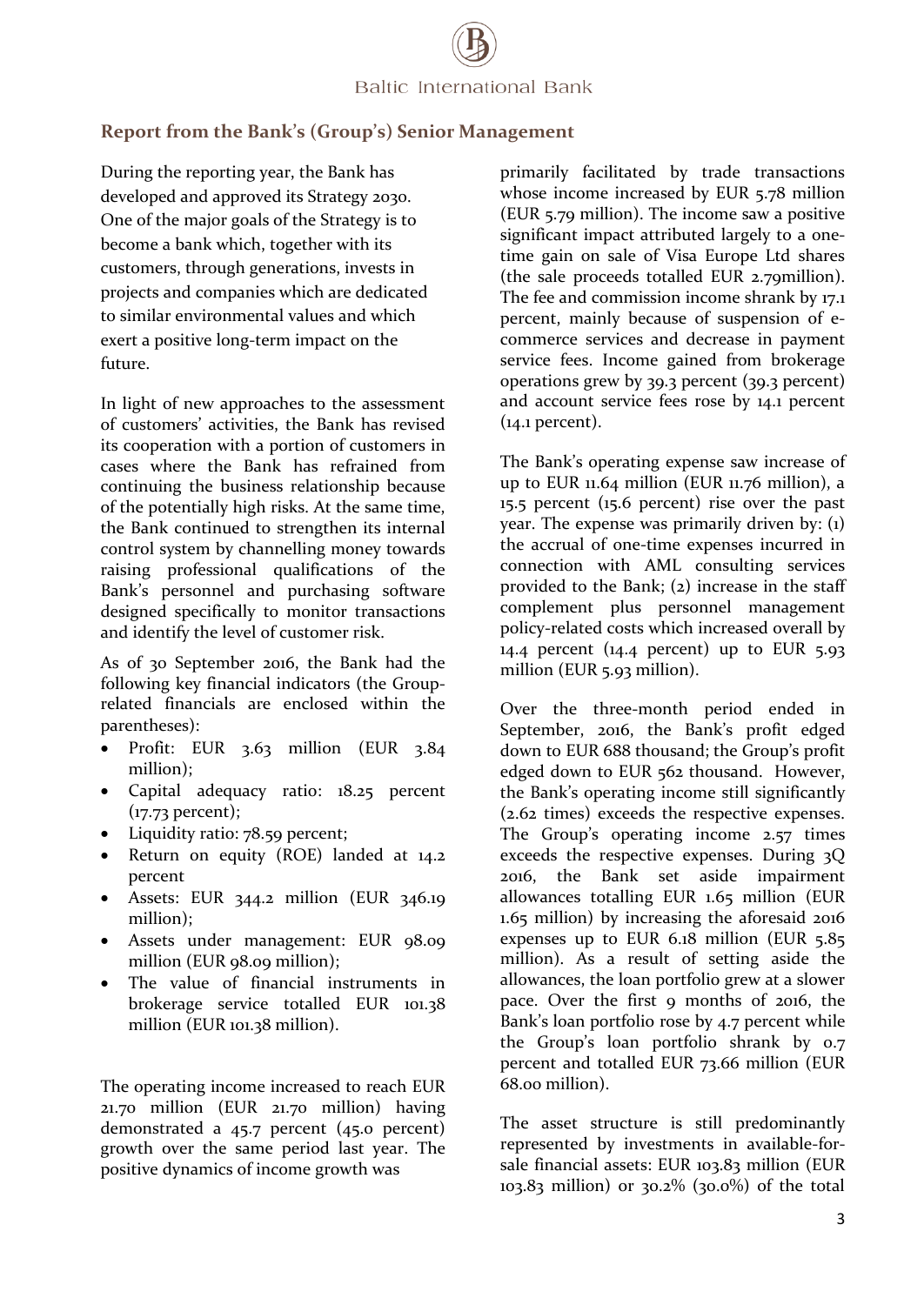assets. High quality liquid assets: (assets carrying investment-grade credit ratings and balances due from the Bank of Latvia) totalled EUR 207.04 million (EUR 207.04 million) or 60.2 percent (59.8 percent) of the total assets. Investments in government bonds totalled EUR 43.54 million (EUR 43.54 million) or 12.7 percent (12.6 percent) of the total assets.

In September 2016, the Bank participated in a second series of the targeted long-term refinancing operations (TLTRO II). The Eurosystem's TLTRO II is intended to foster new lending in the euro zone. Under TLTRO II, the Bank borrowed EUR 14.16 million, at a zero- interest rate. The loan has a maturity of 4 years. If the Bank's net lending rises enough (by end January 2018 it is at least 2.5 percent above a certain benchmark) and the Bank grants loans eligible under TLTRO II, the interest can be as low as the deposit facility rate, currently set at minus 0.4 percent.

In 3Q 2016, the liquidity ratios exceeded the regulatory thresholds. As of 30 September 2016, the liquidity ratio was 78.59 percent (the minimum internal threshold is 60 percent). The liquidity coverage ratio (LCR) was 508.13 percent (470.12 percent). The regulatory threshold of 70 percent is set forth for the period from 01.01.2016 to 31.12.2016. The Bank's net stable funding ratio (NSFR) reached 197.59 percent (192.18 percent), far higher than the regulatory threshold. Banks will have to meet an NSFR of at least 100 percent in early 2018. NSFR requires banks to maintain a stable funding profile in relation to the composition of their assets and off-balance sheet activities.

As of 30 September 2016, the Bank's own funds totalled EUR 33.18 million (EUR 32.46 million). Tier 1 capital ratio (CET1) totalled 13.85 percent (13.36 percent). The total capital ratio reached 18.25 percent (17.73 percent). By the end of  $3Q$  2016, the leverage ratio<sup>1</sup> hit new records and was 7.39 percent (7.23 percent).

 $\overline{a}$ 

In 3Q 2016, the Bank continued to implement socially significant projects. The Bank published *BIB's Latvian Barometer*, a monthly survey of public opinions and attitudes. In addition to traditionally surveyed issues, the *Barometer* focused on highly topical issues such as consumption, education, and the EU Structural Funds allocations.

In August 2016, the Bank co-sponsored *Letter to a Man*, a solo theatrical work starring Mikhail Baryshnikov. The world-famous ballet dancer brought the production to Latvia. We are very proud to have had the opportunity to support such a pivotal cultural event.

<sup>&</sup>lt;sup>1</sup> The calculation is based on the CET1 figures and the data relevant to the assets and off-balance sheet liabilities of as 30 September 2016.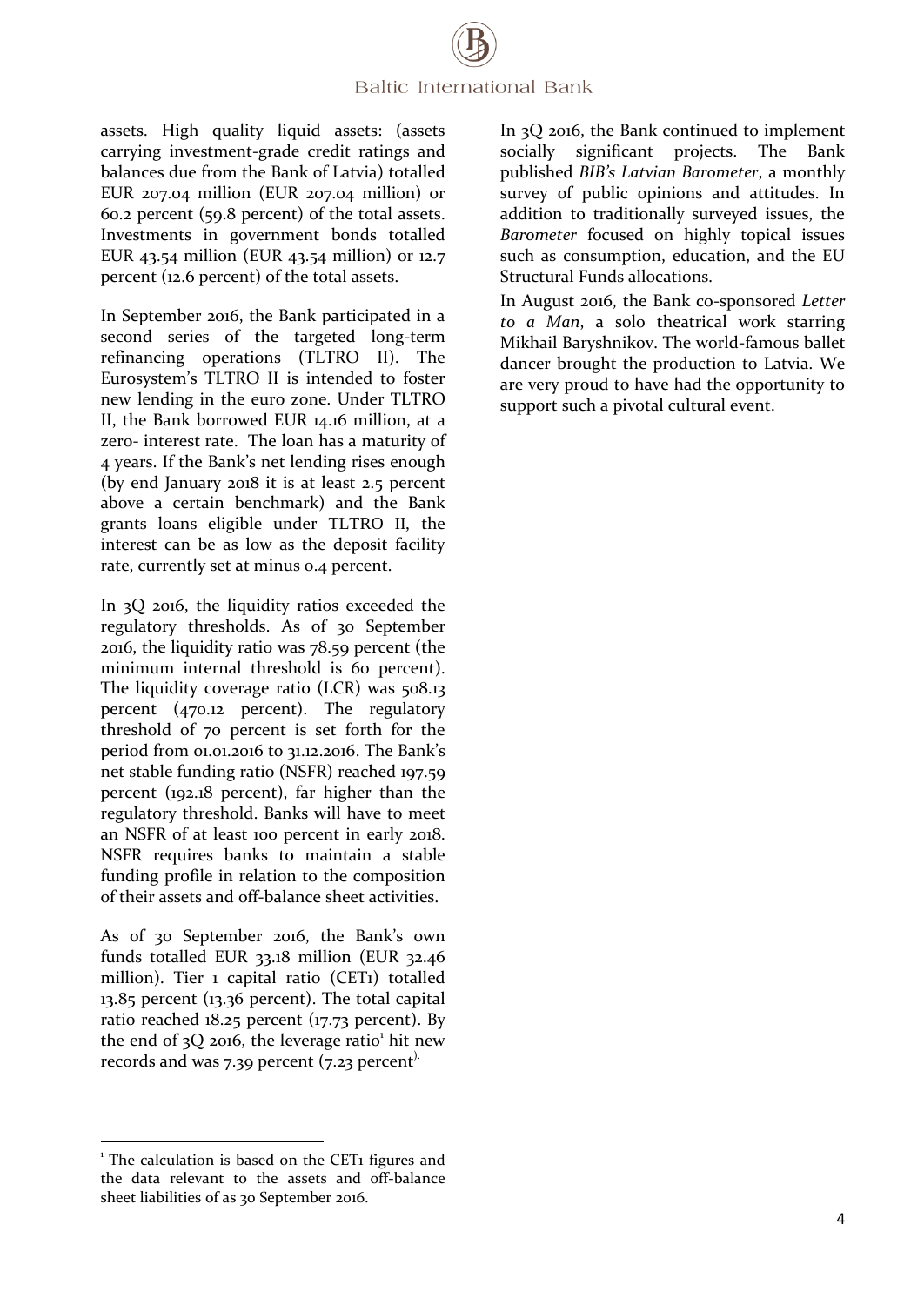#### <span id="page-4-0"></span>**Members of the consolidation group**

| N <sub>2</sub> | Company name and registration number        | Code of registration state and | Institution | Ownership        | Percentage of         | Rationale behind            |
|----------------|---------------------------------------------|--------------------------------|-------------|------------------|-----------------------|-----------------------------|
|                |                                             | address                        | type $11$   | interest $(\% )$ | voting rights $(\% )$ | the inclusion               |
|                |                                             |                                |             |                  |                       | within the $\text{group}^2$ |
|                | AS "Baltic International Bank", 40003127883 | LV, Kalēju iela 43, Riga       | <b>BNK</b>  | 100              | 100                   | PC.                         |
|                | SIA "CLAIM MANAGEMENT",<br>40103681310      | LV, Kalēju iela 47-1, Rīga     | <b>OFI</b>  | 100              | 100                   | <b>PCS</b>                  |
|                | SIA "BIB real Estate", 40003868021          | LV, Kalēju iela 41, Riga       | OFI         | 100              | 100                   | <b>PCS</b>                  |
| 3              | SIA "Gaujas īpašumi", 40103249888           | LV, Kalēju iela 41, Riga       | <b>OFI</b>  | 100              | 100                   | <b>SCS</b>                  |
| 4              | SIA "Global Investments", 40003785660       | LV, Merkela iela 6 - 11, Riga  | OFI         | 100              | 100                   | <b>SCS</b>                  |

<sup>1</sup> BNK - bank; OFI - other financial institution; SE - supporting enterprise.

<span id="page-4-1"></span><sup>2</sup> PC - parent company; PCS- parent compaby subsidiary company; SCS - subsidiary company subsidiary company.

#### **Bank's shareholders**

The Bank's subscribed share capital totals EUR 31 496 395.2, of which paid-in shared capital equals EUR 30 496 389.1 and is divided into 4 295 266 ordinary shares carrying identical voting rights. All shares are registered. Each share carries the right to one vote at the meetings of shareholders, a right to receive dividends as declared from time to time and a right to residual assets. Each share has a par value of EUR 7,1.

Of the Bank's 93 shareholders, 28 are corporate entities and 65 are private individuals.

Listed below are the shareholders who control more than 10 percent of the shares in the shareholders' equity:

- Valeri Belokon 69,89811%
- Vilori Belokon 30,00092%.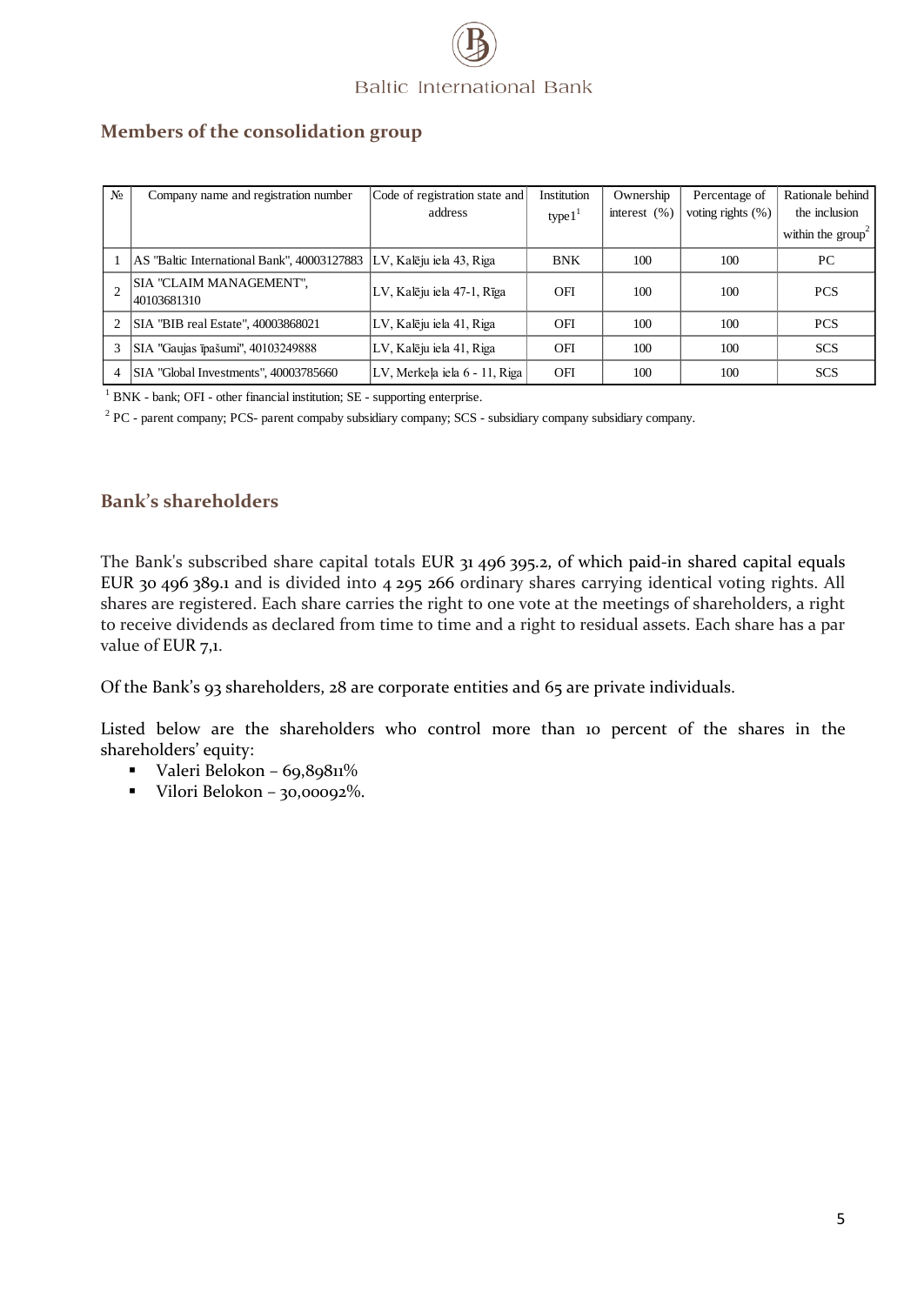

# <span id="page-5-0"></span>**Bank's senior management**

### **Supervisory Council (30.09.2016)**

| Name and surname          | Position                          |
|---------------------------|-----------------------------------|
| Valeri Belokon            | Chairperson of the Council        |
| Vlada Belokon             | Deputy Chairperson of the Council |
| Andris Ozolins            | Member of the Council             |
| Hans-Friedrich Von Ploetz | Member of the Council             |

#### **Management Board (30.09.2016)**

| Name and surname        | Position                        |
|-------------------------|---------------------------------|
| Ilona Gulchak           | Chairperson of the Board        |
| Natalja Tkachenko       | Deputy Chairperson of the Board |
| Alon Nodelman           | Member of the Board             |
| Inese Lazdovska         | Member of the Board             |
| <b>Martins Neibergs</b> | Member of the Board             |
| Bogdan Andrushchenko    | Member of the Board             |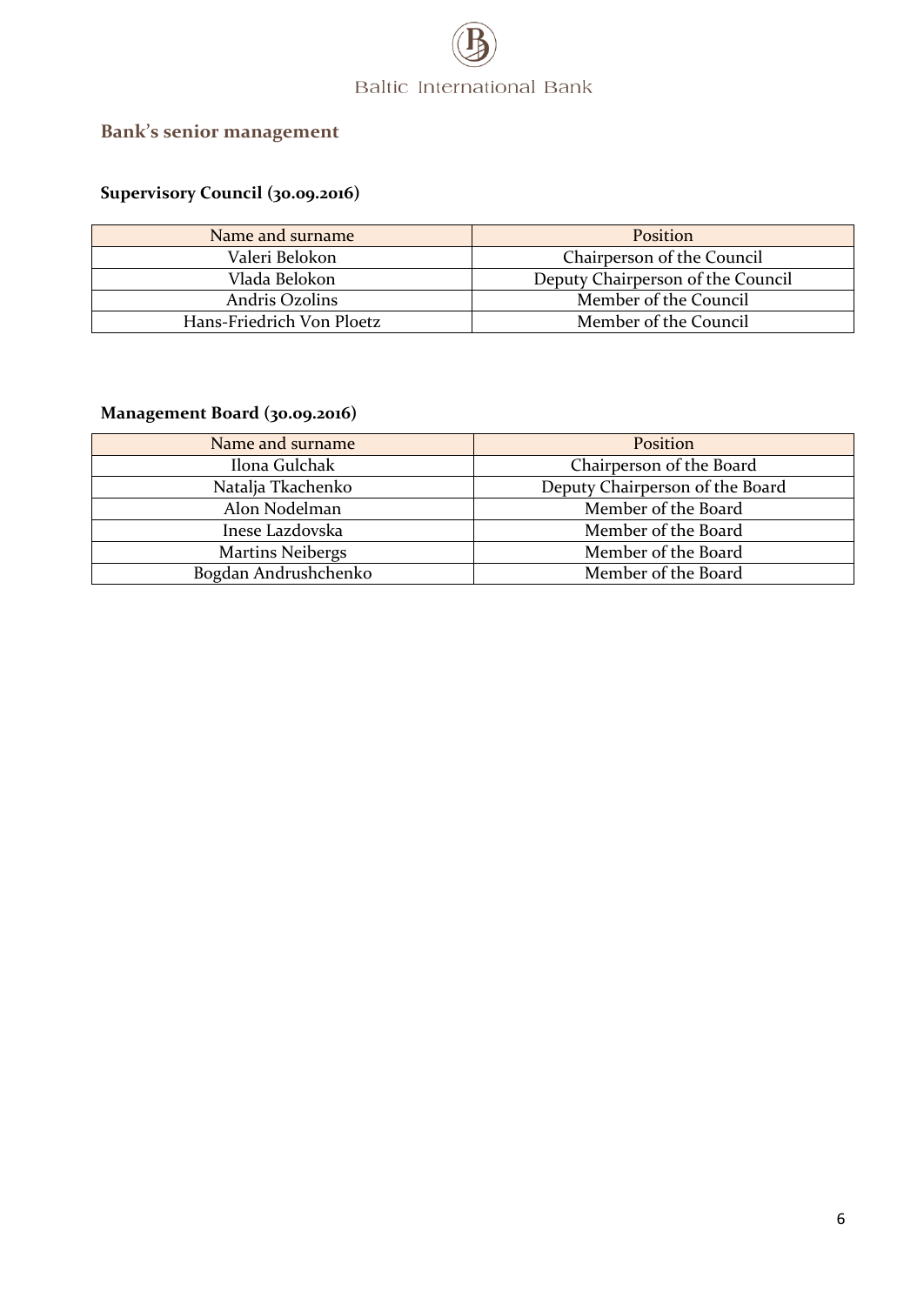

#### **Bank's organisational structure**

<span id="page-6-0"></span>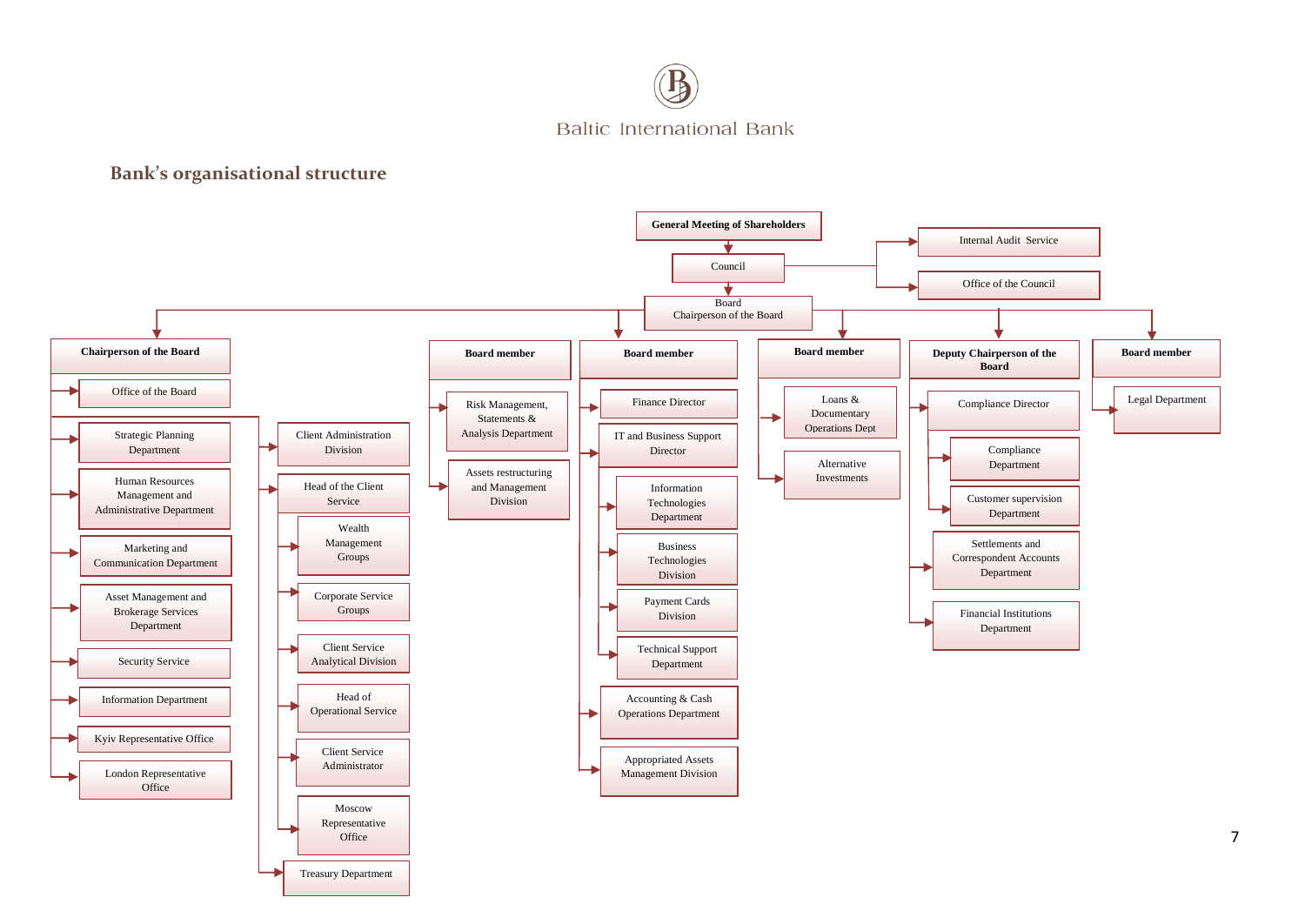#### <span id="page-7-0"></span>**Bank's operational strategy and operational objectives**

Bank's strategy has always been geared towards providing bespoke services to HNWIs and corporate customers, managing customers' wealth responsibly, and offering excellent top-level personalised service. Over the past few years, the banking sector both in Latvia and around the world experienced drastic changes. To ensure sustainable operations and development in the ever-changing market circumstances, the Bank adopted its new *Strategy 2030* in autumn 2016.

#### **Strategy based on ESG concept**

One of the major **goals** of the *Bank's Strategy 2030* is to become a bank which, together with its customers, through generations, invests in environmentally-friendly and sustainable projects and companies which are dedicated to similar environmental values and which exert a positive longterm impact on the future.

The Bank's operational strategy is based on ESG concept. ESG refers to considering the environmental, social and governance issues. The ESG concept focuses on environmental protection, social responsibility and principles of good governance.

#### **Customers**

The Bank's **customers** are individuals for whom socially responsible investment is an integral and essential part of capital allocation decision-making. By seizing Bank-offered opportunities, our customers not only realise their intention to earn money from investing but also positively shape the world around and acquire new experience and knowledge.

The Bank's objective is to maintain geographically diversified customer base, to focus more intensely on customers from Europe and Asia and to pinpoint new market segments. We help our customers safeguard and grow their wealth, pass the wealth on to future generations, and create harmonious future environment.

#### **Team**

The Bank's objective is to employ a highly professional team of experts to be able to provide personalised services to the customers and ensure safety, security, accessibility and growth of their money. We purposefully enhance our knowledge and expertise and strengthen our competences in environmentally friendly and sustainable investment. Bank's corporate values include knowledge & expertise, confidence, and succession.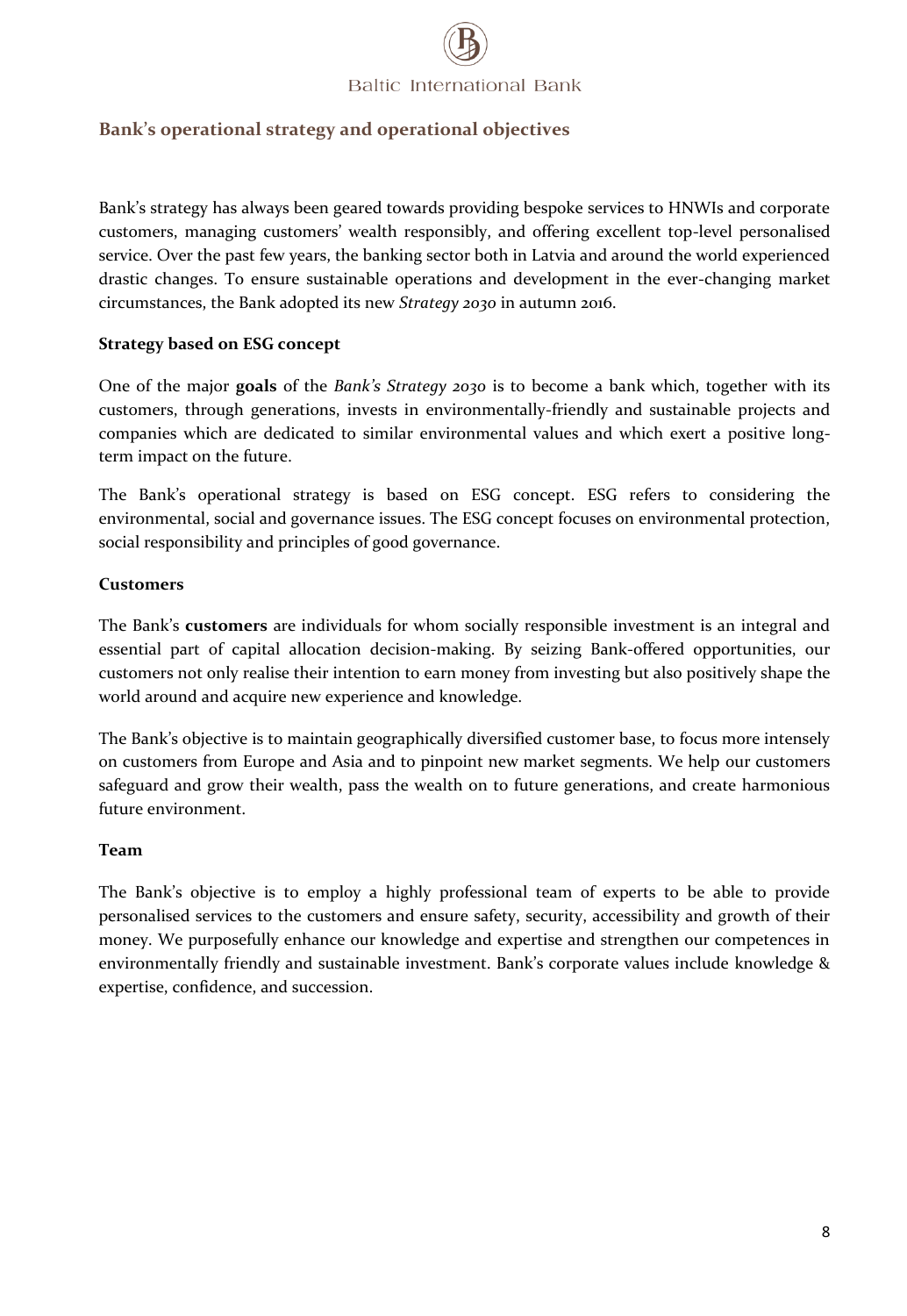#### <span id="page-8-0"></span>**Risk management**

The information about risk management is available in 2015 Annual Report from page 38 till page 46 on JSC "Baltic International Bank" web page [http://www.bib.lv/en/about-bank/reports.](http://www.bib.lv/en/about-bank/reports) Since 31 December 2015 there are no any material changes in risk management.

#### <span id="page-8-1"></span>**The Bank's performance ratios**

| Item                                                                                        | 30.09.2016<br>(unaudited) | 30.09.2015<br>(unaudited) |
|---------------------------------------------------------------------------------------------|---------------------------|---------------------------|
| Return on Equity (ROE) $(\% )$                                                              | 14.20                     | 8.74                      |
| Return on Assets $(ROA)$ $(\%)$                                                             | 1.13                      | 0.53                      |
| Total capital ratio $(\% )$                                                                 | 18.25                     | 16.04                     |
| Liquidity ratio $(\%)$                                                                      | 78.59                     | 90.56                     |
| Operational income* (in thousands euro)                                                     | 21 703                    | 14 899                    |
| Operational expences <sup>**</sup> (in thousands euro)                                      | 11 638                    | 10 072                    |
| Financial result before specific provisions and corporate income tax*** (in thousands euro) | 10 065                    | 4 8 27                    |

\*Operational income = net interest income + net fee and commission income + other income

\*\*Operational expences = administrative expences + amortisation + other operational expences

\*\*\*Financial result before specific provisions and corporate income tax = operational income - operational expences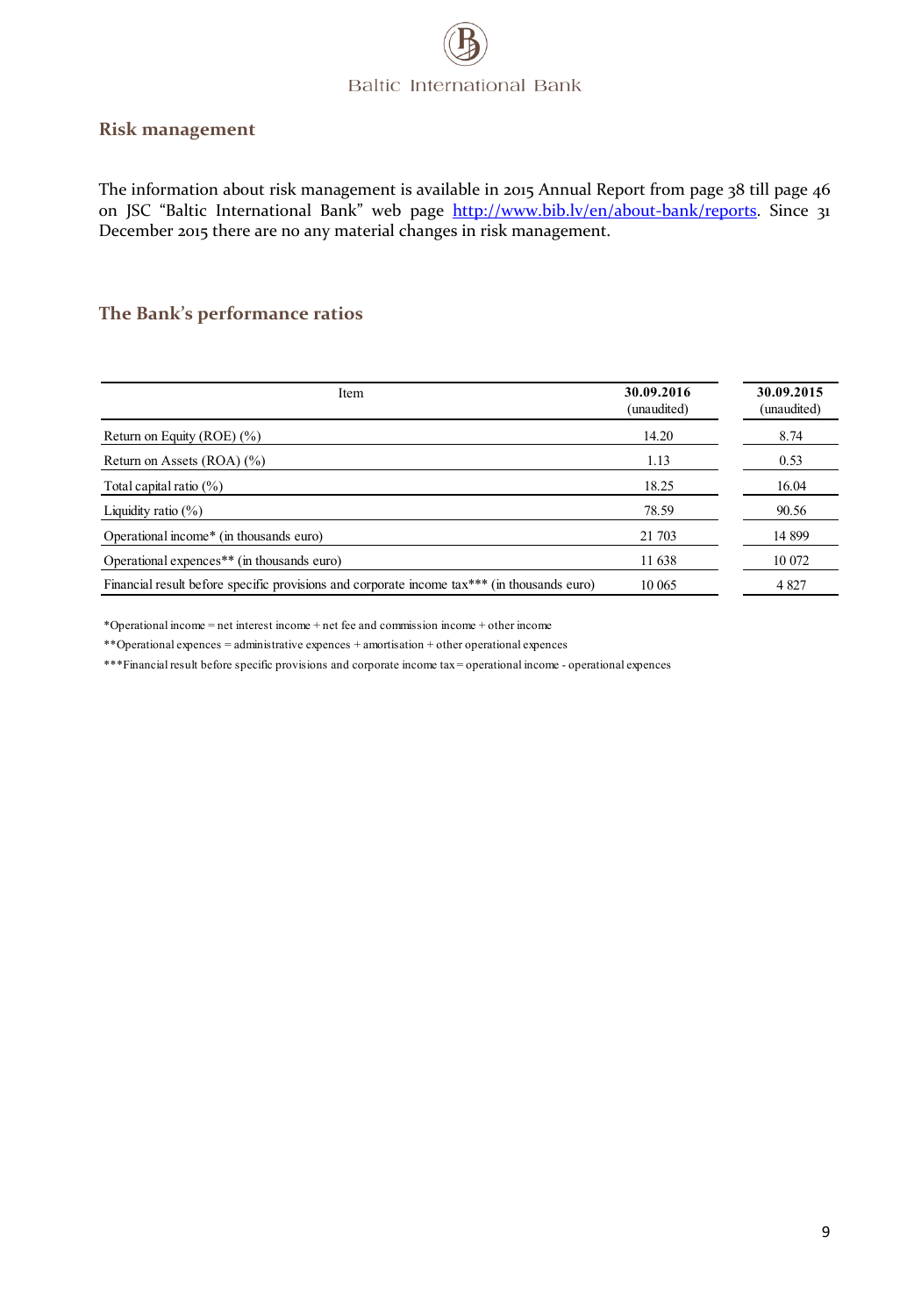#### <span id="page-9-0"></span>**Income statement**

|                                                                              | 01.01.2016.-30.09.2016.<br>(unaudited)<br>Item |                  | 01.01.2015.-30.09.2015. |                |
|------------------------------------------------------------------------------|------------------------------------------------|------------------|-------------------------|----------------|
|                                                                              |                                                |                  | (unaudited)             |                |
|                                                                              | Group                                          | <b>B</b> ank     | Group                   | <b>B</b> ank   |
|                                                                              | <b>EUR'000</b>                                 | <b>EUR'000</b>   | <b>EUR'000</b>          | <b>EUR'000</b> |
| Interest income                                                              | 3 4 4 7                                        | 3 4 6 4          | 4817                    | 4 8 6 9        |
| Interest expense                                                             | $-1760$                                        | $-1455$          | $-2312$                 | $-2300$        |
| Dividend income                                                              | 5                                              | 5                | $\overline{2}$          | 2              |
| Fee and commission income                                                    | 6 3 5 7                                        | 6 3 5 8          | 7669                    | 7670           |
| Fee and commission expense                                                   | $-2005$                                        | $-2005$          | $-2401$                 | $-2401$        |
| Net realised gain/loss on financial assets and financial liabilities carried |                                                |                  |                         |                |
| at amortised cost                                                            | $\Omega$                                       | $\mathbf{0}$     | $\mathbf{0}$            | 0              |
| Net realised gain/loss on available for sale financial assets                | 2717                                           | 2717             | $\Omega$                | $\Omega$       |
| Net gain/loss on financial assets and financial liabilities held for trading | $-40$                                          | $-40$            | $-31$                   | $-31$          |
| Net gain/loss on financial assets and financial liabilities at fair value    |                                                |                  |                         |                |
| through profit or loss                                                       | $\overline{0}$                                 | 0                | $\mathbf{0}$            | 0              |
| Changes in fair value of the hedged items                                    | $\Omega$                                       | $\overline{0}$   | $\Omega$                | $\overline{0}$ |
| Gain/loss on trade in and revaluation of foreign currencies                  | 12 504                                         | 12 504           | 6709                    | 6719           |
| Gain/loss on derecognition of property, plant and equipment, investment      |                                                |                  |                         |                |
| property and intangible assets                                               | $\theta$                                       | 0                | $\Omega$                | $\overline{0}$ |
| Other income                                                                 | 469                                            | 155              | 512                     | 371            |
| Other expenses                                                               | $-330$                                         | $-329$           | $-128$                  | $-123$         |
| Administrative expenses                                                      | $-10343$                                       | $-10224$         | $-9033$                 | $-8936$        |
| Depreciation                                                                 | $-1086$                                        | $-1086$          | $-1013$                 | $-1013$        |
| Result of provisions for doubtful debts                                      | $-5850$                                        | $-6182$          | $-2227$                 | $-2227$        |
| <b>Impairment</b> losses                                                     | $\Omega$                                       | $\boldsymbol{0}$ | $\theta$                | $\Omega$       |
| Profit/loss before corporate income tax                                      | 4 0 8 5                                        | 3882             | 2564                    | 2600           |
| Corporate income tax                                                         | $-251$                                         | $-251$           | $-408$                  | $-408$         |
| Profit/loss for the current year                                             | 3834                                           | 3631             | 2 1 5 6                 | 2 1 9 2        |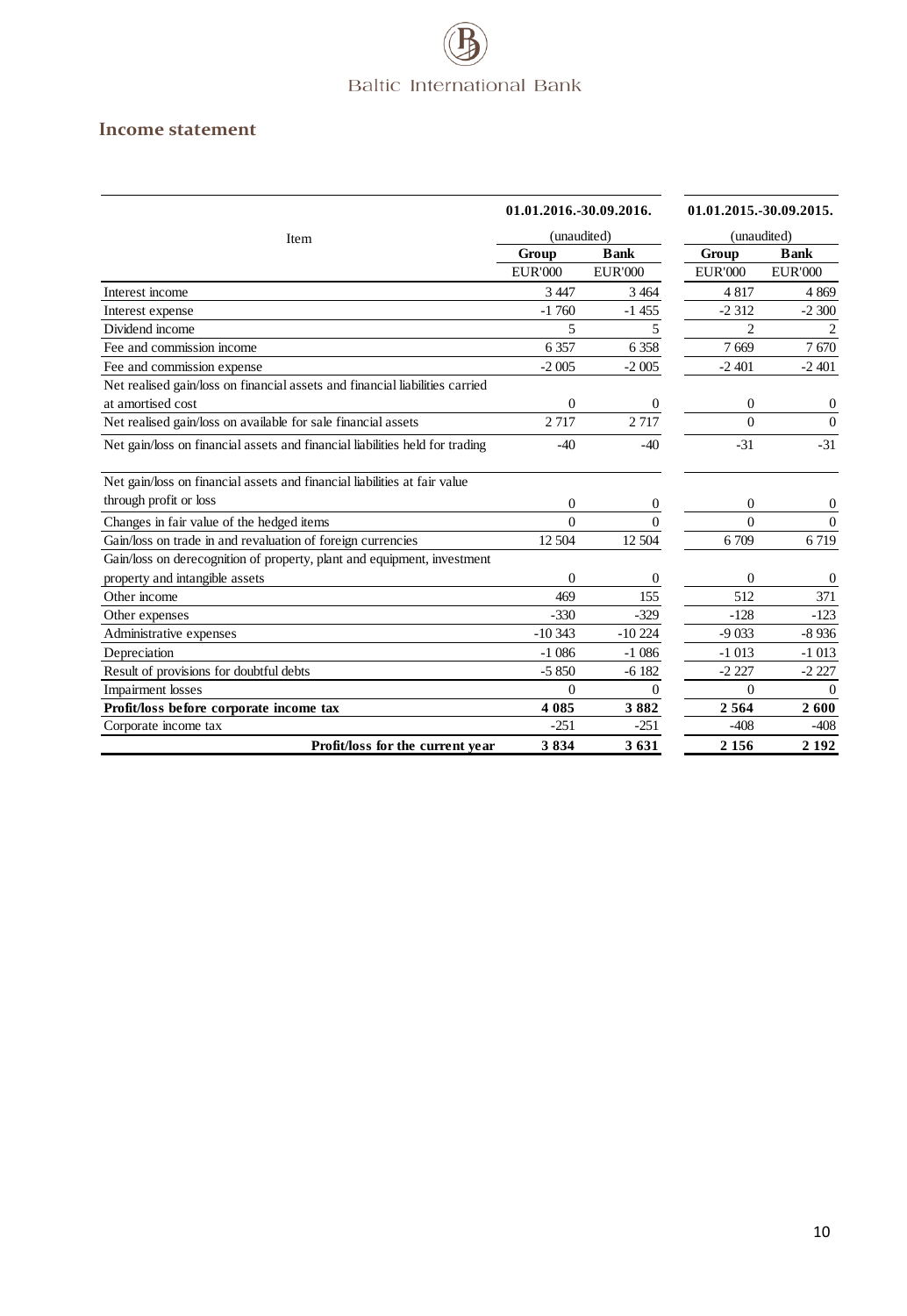#### <span id="page-10-0"></span>**Balance sheet statement**

<span id="page-10-1"></span>

|                                                                                                     | 30.09.2016                          |                  | 31.12.2015<br>(audited) |                  |
|-----------------------------------------------------------------------------------------------------|-------------------------------------|------------------|-------------------------|------------------|
| Item                                                                                                | (unaudited)<br>Group<br><b>Bank</b> |                  | Group                   | Bank             |
|                                                                                                     | <b>EUR'000</b>                      | <b>EUR'000</b>   | <b>EUR'000</b>          | <b>EUR'000</b>   |
| Cash and due from central banks repayable on demand                                                 | 79 374                              | 79 374           | 48 928                  | 48 9 26          |
| Due from credit institutions repayable on demand                                                    | 35 052                              | 35 052           | 163 166                 | 163 166          |
| Financial assets held for trading                                                                   | 792                                 | 792              | 581                     | 581              |
| Financial assets at fair value through profit or loss                                               | $\mathbf{0}$                        | 0                | $\overline{0}$          | $\Omega$         |
| Financial assets available for sale                                                                 | 103 834                             | 103 834          | 221 784                 | 221 784          |
| Loans and receivables                                                                               | 72 860                              | 78 514           | 71 264                  | 73 093           |
| Other due from credit institutions                                                                  | 4858                                | 4858             | 2 7 7 7                 | 2 7 7 7          |
| Loans                                                                                               | 68 002                              | 73 656           | 68 487                  | 70 316           |
| Investments held to maturity                                                                        | 13 7 17                             | 13 7 17          | 9 624                   | 9 6 24           |
| Change in fair value of a hedged portion of the portfolio attributable<br>to the interest rate risk | $\mathbf{0}$                        | $\theta$         | $\theta$                | $\Omega$         |
| Deferred expenses and accrued income                                                                | 2 3 0 0                             | 2 300            | 2 5 6 5                 | 2 5 6 5          |
| Fixed assets                                                                                        | 17 274                              | 17 274           | 17 325                  | 17 325           |
| Investment property                                                                                 | 6.503                               | 2 9 6 9          | 6 4 6 1                 | 2 9 6 9          |
| Intangible assets                                                                                   | 4 0 0 9                             | 4 009            | 3882                    | 3882             |
| Investments in associated and related companies                                                     | 1 1 4 5                             | 3 0 8 5          | 1 1 4 5                 | 3 0 8 8          |
| Current tax assets                                                                                  | 16                                  | 16               | 17                      | 17               |
| Other assets                                                                                        | 9 3 1 4                             | 3 2 6 3          | 3 3 7 0                 | 3 407            |
| <b>Total assets</b>                                                                                 | 346 190                             | 344 199          | 550 112                 | 550 427          |
| Liabilities to central banks                                                                        | 14 160                              | 14 160           | 3 7 8 7                 | 3 7 8 7          |
| Due to credit institutions repayable on demand                                                      | 2 2 6 2                             | 2 2 6 2          | 2 6 9 3                 | 2 6 9 3          |
| Financial liabilities held for trading                                                              | $\mathbf{0}$                        | $\boldsymbol{0}$ | 3                       | 3                |
| Financial liabilities at fair value through profit or loss                                          | $\mathbf{0}$                        | 0                | $\overline{0}$          | $\theta$         |
| Financial liabilities valued at depreciated cost                                                    | 288 125                             | 288 133          | 506 391                 | 506 407          |
| Term liabilities due to credit institutions                                                         | 0                                   | 0                | 0                       | 0                |
| Deposits                                                                                            | 261 757                             | 261 765          | 473 246                 | 473 262          |
| Subordinated liabilities                                                                            | 16 619                              | 16 619           | 16 715                  | 16 715           |
| Debt securities in issue                                                                            | 9749                                | 9749             | 16430                   | 16 430           |
| Financial liabilities arising from the transfer of financial assets                                 | $\boldsymbol{0}$                    | $\boldsymbol{0}$ | $\mathbf{0}$            | $\boldsymbol{0}$ |
| Change in fair value of a hedged portion of the portfolio attributable<br>to the interest rate risk | $\Omega$                            | $\boldsymbol{0}$ | $\theta$                | $\theta$         |
| Deferred income and accrued expenses                                                                | 1 5 3 4                             | 1 5 3 4          | 3 0 1 3                 | 3 0 1 2          |
| Provisions                                                                                          | $\mathbf{0}$                        | 0                | $\mathbf{0}$            | $\overline{0}$   |
| Tax liabilities                                                                                     | 1 2 1 0                             | 1 210            | 959                     | 959              |
| Other liabilities                                                                                   | 4 2 9 7                             | 2 0 9 4          | 2 177                   | 2 0 6 9          |
| <b>Total liabilities</b>                                                                            | 311 588                             | 309 393          | 519 023                 | 518 930          |
| Shareholders' equity                                                                                | 34 602                              | 34 806           | 31 089                  | 31 497           |
| Total liabilities and shareholders' equity                                                          | 346 190                             | 344 199          | 550 112                 | 550 427          |
| Memorandum items                                                                                    |                                     |                  |                         |                  |
| Contingent liabilities                                                                              | 3 9 9 9                             | 3 9 9 9          | 3 8 2 7                 | 3 8 2 7          |
| Commitments to customers                                                                            | 3818                                | 3 9 1 0          | 5 0 0 1                 | 5 0 8 3          |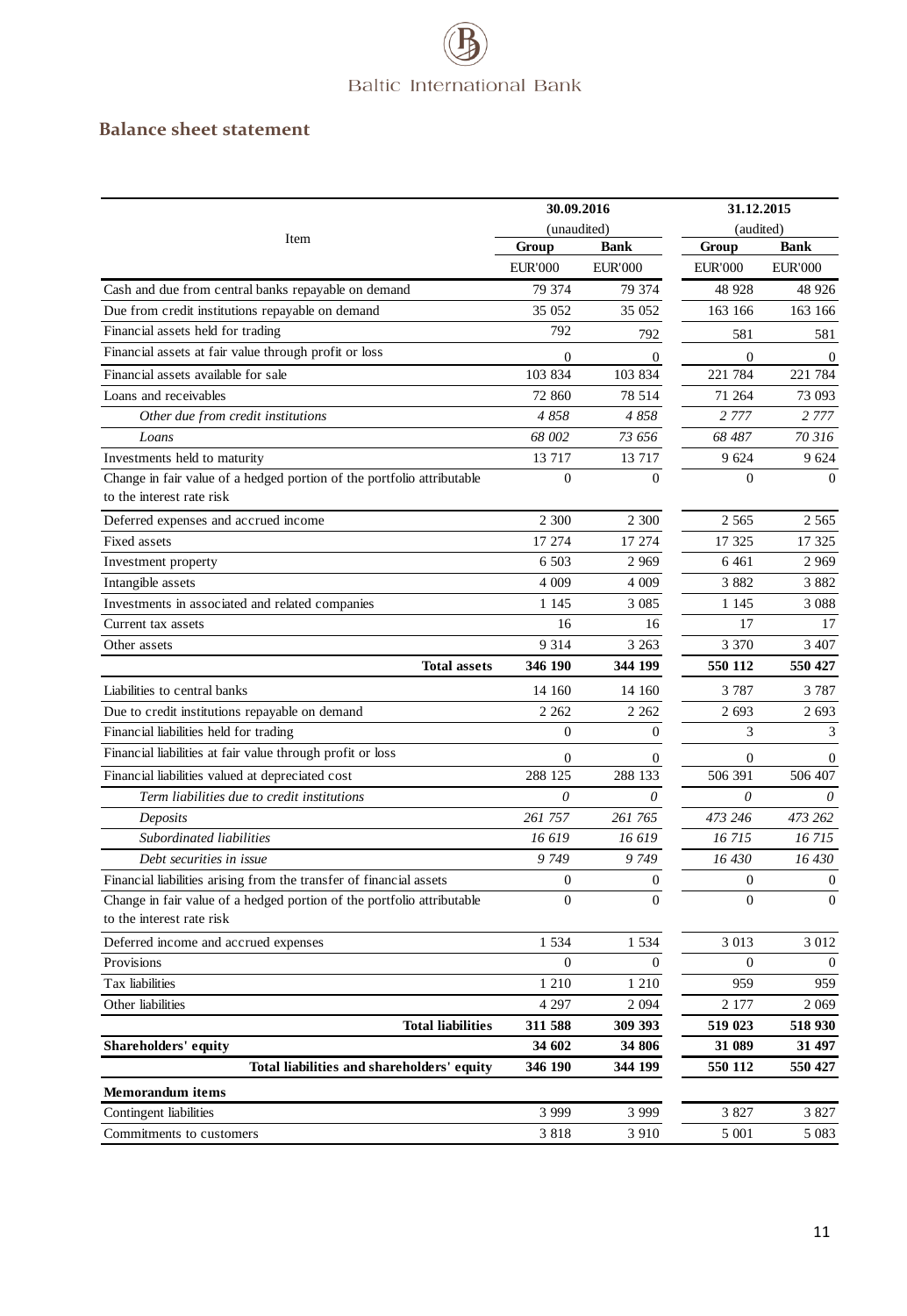# **Overview of own funds and capital ratios**

<span id="page-11-0"></span>

| N <sub>o</sub>   | Item                                                                                                     | 30.09.2016              |                               |  |
|------------------|----------------------------------------------------------------------------------------------------------|-------------------------|-------------------------------|--|
|                  |                                                                                                          | (unaudited)             |                               |  |
|                  |                                                                                                          | Group<br><b>EUR'000</b> | <b>Bank</b><br><b>EUR'000</b> |  |
| 1.               | Own funds $(1.1.+1.2.)$                                                                                  | 32 455                  | 33 182                        |  |
| 1.1.             | Tier 1 capital (1.1.1.+1.1.2.)                                                                           | 24 4 49                 | 25 176                        |  |
|                  | Common equity Tier 1 capital (CET1 capital)                                                              | 24 4 49                 | 25 176                        |  |
| 1.1.1.           |                                                                                                          |                         |                               |  |
| 1.1.2.           | Additional Tier 1 capital                                                                                | $\mathbf{0}$            | $\overline{0}$                |  |
| 1.2.             | Tier 2 capital                                                                                           | 8 0 0 6                 | 8 0 0 6                       |  |
| 2.               | Total risk exposure amount (2.1.+2.2.+2.3.+2.4.+2.5.+2.6.+2.7.)                                          | 183 014                 | 181781                        |  |
| 2.1.             | Risk weighted exposure amounts for credit, counterparty credit and dilution<br>risks and free deliveries | 150 457                 | 149 331                       |  |
| 2.2.             | Total risk exposure amount for settlement/delivery                                                       | $\Omega$                | $\overline{0}$                |  |
| 2.3.             | Total risk exposure amount for position, foreign exchange and commodities                                | 2647                    | 2647                          |  |
| 2.4.             | Total risk exposure amount for operational risk                                                          | 29 910                  | 29 803                        |  |
| 2.5.             | Total risk exposure amount for credit valuation adjustment                                               | $\overline{0}$          | $\theta$                      |  |
| 2.6.             | Total risk exposure amount related to large exposures in the trading book                                | $\mathbf{0}$            | $\boldsymbol{0}$              |  |
| 2.7.             | Other risk exposure amounts                                                                              | $\mathbf{0}$            | $\overline{0}$                |  |
| 3.               | Capital ratios and capital levels                                                                        |                         |                               |  |
| 3.1.             | CET1 capital ratio $(1.1.1./2.*100)$                                                                     | 13.36                   | 13.85                         |  |
| 3.2.             | Surplus $(+)$ /Deficit $(-)$ of CET1 capital $(1.1.1.-2.*4.5%)$                                          | 16 213                  | 16 9 96                       |  |
| 3.3.             | T1 capital ratio $(1.1./2.*100)$                                                                         | 13.36                   | 13.85                         |  |
| 3.4.             | Surplus $(+)$ /Deficit $(-)$ of T1 capital $(1.1.-2.*6%)$                                                | 13 4 68                 | 14 269                        |  |
| 3.5.             | Total capital ratio $(1.2.*100)$                                                                         | 17.73                   | 18.25                         |  |
| 3.6.             | Surplus $(+)$ /Deficit $(-)$ of total capital $(1.-2.*8%)$                                               | 17815                   | 18 641                        |  |
| 4.               | Combined Buffer Requirement (4.1.+4.2.+4.3.+4.4.+4.5.)                                                   | 2.5                     | 2.5                           |  |
| 4.1.             | Capital conservation buffer (%)                                                                          | 2.5                     | 2.5                           |  |
| 4.2.             | Institution specific countercyclical capital buffer (%)                                                  | 0.0                     | $0.0\,$                       |  |
| 4.3.             | Systemic risk buffer (%)                                                                                 | 0.0                     | $0.0\,$                       |  |
| 4.4.             | Systemically important institution buffer (%)                                                            | 0.0                     | 0.0                           |  |
| 4.5.             | Other Systemically Important Institution buffer (%)                                                      | 0.0                     | $0.0\,$                       |  |
| $\overline{5}$ . | Capital ratios due to adjustments                                                                        |                         |                               |  |
|                  | Provisions or assets value adjustments applying specific policy for the                                  |                         |                               |  |
| 5.1.             | purpose of own funds calculation                                                                         | $\boldsymbol{0}$        | $\boldsymbol{0}$              |  |
| 5.2.             | CET1 capital ratio due to adjustments defined in row No 5.1. (%)                                         | 13.36                   | 13.85                         |  |
| 5.3.             | Tier 1 capital ratio due to adjustments defined in row No 5.1. $(\%)$                                    | 13.36                   | 13.85                         |  |
| 5.4.             | Total capital ratio due to adjustments defined in row No 5.1. (%)                                        | 17.73                   | 18.25                         |  |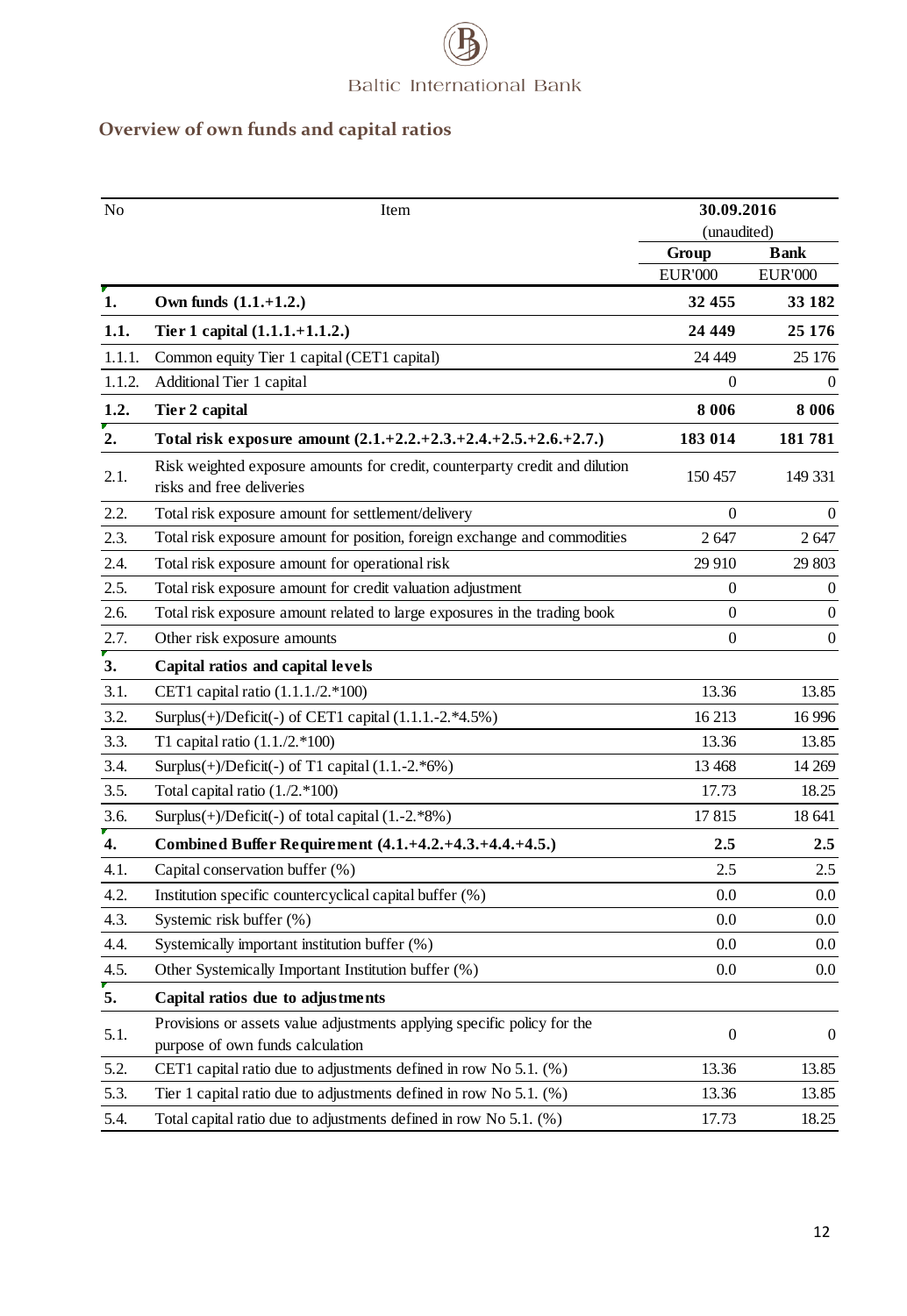# **Liquidity ratio calculation**

| N <sub>0</sub> | Item                                                     | 30.09.2016     |
|----------------|----------------------------------------------------------|----------------|
|                |                                                          | (unaudited)    |
|                |                                                          | <b>Bank</b>    |
|                |                                                          | <b>EUR'000</b> |
|                | <b>Liquid assets</b>                                     | 193 439        |
| 1.1.           | Vault cash                                               | 1644           |
| 1.2.           | Balances due from Bank of Latvia                         | 77 730         |
| 1.3.           | Balances due from solvent credit institutions            | 30 631         |
| 1.4.           | Liquid securities                                        | 83 434         |
| $\overline{2}$ | Current liabilities (residual maturity of up to 30 days) | 246 140        |
| 2.1.           | Balances due to credit institutions                      | 2 2 6 2        |
| 2.2.           | Deposits                                                 | 231 695        |
| 2.3.           | Debt securities in issue                                 | 0              |
| 2.4.           | Money in transit                                         | 1 0 36         |
| 2.5.           | Other current liabilities                                | 4 9 6 0        |
| 2.6.           | Off-balance sheet items                                  | 6 187          |
| $\mathbf{3}$   | Liquidity ratio $(1:2)$ $(\%)$                           | 78.59          |
| 4              | Minimum liquidity ratio (%)                              | 30.00          |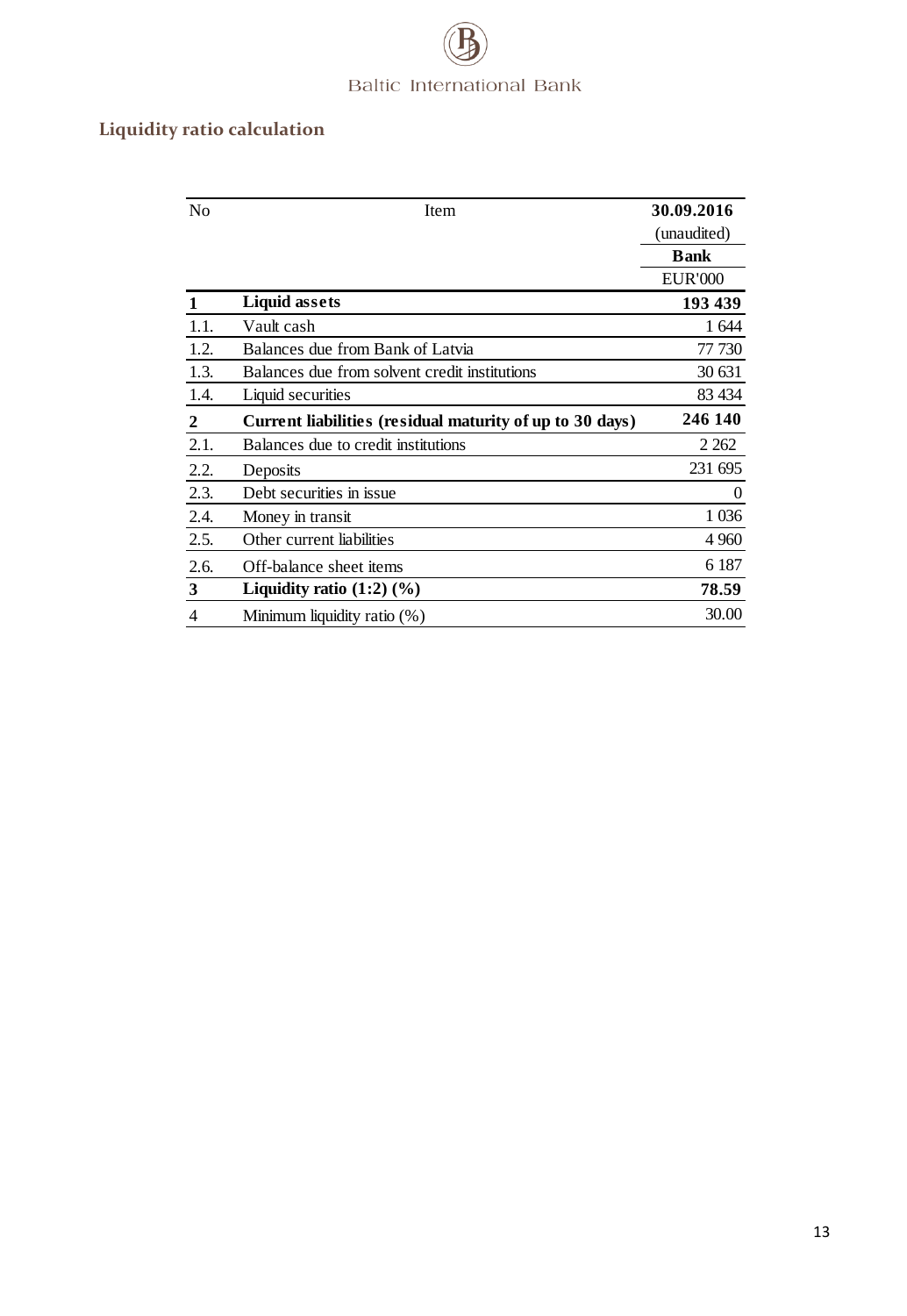#### <span id="page-13-0"></span>**Note 1. Securities portfolio**

|                                |                                      | 30.09.2016<br>(unaudited)              |                                 |                |  |  |
|--------------------------------|--------------------------------------|----------------------------------------|---------------------------------|----------------|--|--|
|                                | Financial assets<br>held for trading | Financial assets<br>available for sale | Investments held<br>to maturity | <b>Total</b>   |  |  |
|                                | <b>EUR'000</b>                       | <b>EUR'000</b>                         | <b>EUR'000</b>                  | <b>EUR'000</b> |  |  |
| Multilateral development banks | $\overline{0}$                       | 40 530                                 | $\theta$                        | 40 530         |  |  |
| <b>USA</b>                     | 3                                    | 719                                    | $\Omega$                        | 722            |  |  |
| Spain                          | $\Omega$                             | 20 780                                 | $\theta$                        | 20 780         |  |  |
| Italy                          | $\Omega$                             | $\theta$                               | $\Omega$                        | 0              |  |  |
| Germany                        | $\Omega$                             | 13 5 37                                | $\theta$                        | 13 537         |  |  |
| Denmark                        | $\theta$                             | 4 5 1 4                                | $\Omega$                        | 4514           |  |  |
| Sweden                         | $\Omega$                             | 4 4 9 3                                | $\Omega$                        | 4 4 9 3        |  |  |
| Lithuania                      | $\Omega$                             | 4 6 6 5                                | 2470                            | 7 1 3 5        |  |  |
| Latvia                         | $\overline{2}$                       | 4 3 5 1                                | 2 7 4 5                         | 7098           |  |  |
| United Kingdom                 | 70                                   | 6419                                   | $\theta$                        | 6489           |  |  |
| <b>Brazil</b>                  | $\Omega$                             | $\theta$                               | $\Omega$                        | 0              |  |  |
| Turkey                         | $\theta$                             | 3789                                   | $\theta$                        | 3789           |  |  |
| Other countries*               | 564                                  | 37                                     | 8 5 0 2                         | 9 1 0 3        |  |  |
| <b>Total</b>                   | 639                                  | 103 834                                | 13717                           | 118 190        |  |  |

The Bank's securities portfolio breaks down by country:

\* Each country's issuers' total carrying value is less than 10% from own funds

During the reporting period has not been recognized an impairment for financial assets available for sale.

|                                | 31.12.2015<br>(audited)              |                                        |                                 |                |
|--------------------------------|--------------------------------------|----------------------------------------|---------------------------------|----------------|
|                                | Financial assets<br>held for trading | Financial assets<br>available for sale | Investments held<br>to maturity | <b>Total</b>   |
|                                | <b>EUR'000</b>                       | <b>EUR'000</b>                         | <b>EUR'000</b>                  | <b>EUR'000</b> |
| Multilateral development banks | $\theta$                             | 87 892                                 | $\mathbf{0}$                    | 87892          |
| <b>USA</b>                     | 30                                   | 27 555                                 | $\mathbf{0}$                    | 27 585         |
| Spain                          | $\overline{0}$                       | 21 521                                 | $\mathbf{0}$                    | 21 5 21        |
| Italy                          | $\boldsymbol{0}$                     | 20751                                  | $\mathbf{0}$                    | 20 751         |
| Germany                        | $\overline{0}$                       | 18 3 98                                | $\overline{0}$                  | 18 398         |
| Denmark                        | $\overline{0}$                       | 9 2 4 8                                | $\overline{0}$                  | 9 2 4 8        |
| Sweden                         | $\overline{0}$                       | 9 1 7 9                                | $\Omega$                        | 9 1 7 9        |
| Lithuania                      | $\overline{0}$                       | 4 9 67                                 | 2 602                           | 7569           |
| Latvia                         | $\overline{2}$                       | 4 5 6 4                                | 2 8 2 1                         | 7387           |
| United Kingdom                 | $\theta$                             | 8 2 3 6                                | $\overline{0}$                  | 8 2 3 6        |
| <b>Brazil</b>                  | $\Omega$                             | 5 3 7 5                                | $\Omega$                        | 5 3 7 5        |
| Turkey                         | $\theta$                             | 4 0 61                                 | $\theta$                        | 4 0 6 1        |
| Other countries*               | 521                                  | 37                                     | 4 2 0 1                         | 4759           |
| total                          | 553                                  | 221 784                                | 9624                            | 231 961        |

\* Each country's issuers' total carrying value is less than 10% from own funds